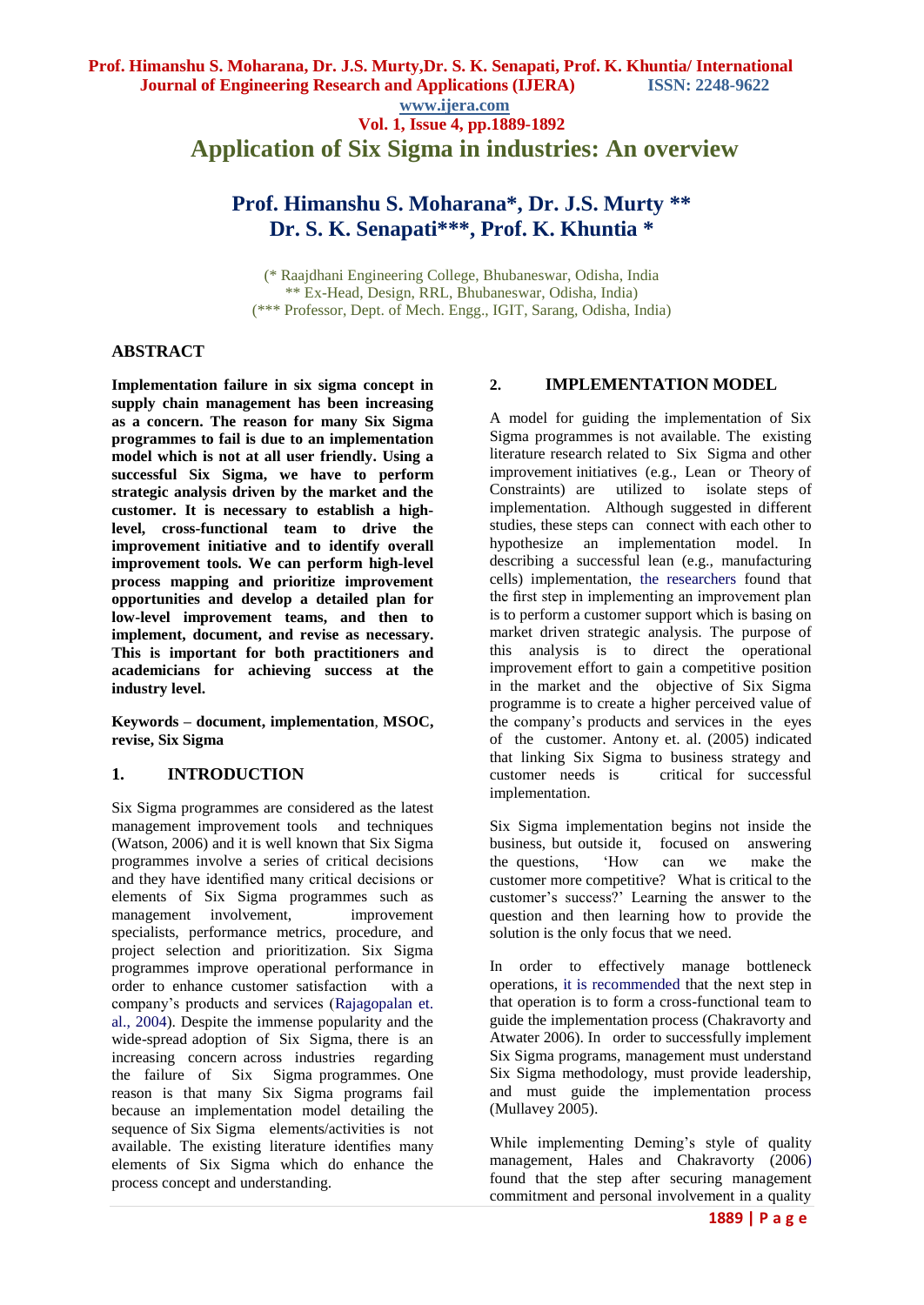### **Prof. Himanshu S. Moharana, Dr. J.S. Murty,Dr. S. K. Senapati, Prof. K. Khuntia/ International Journal of Engineering Research and Applications (IJERA) ISSN: 2248-9622 www.ijera.com**

# **Vol. 1, Issue 4, pp.1889-1892**

improvement initiative was to identify the tools for improvement.

Six Sigma programs have many tools for improvement, which include Histograms, Pareto Charts, Statistical Process Control (SPC), and Analysis of Variance (ANOVA). Foster (2007) claimed that a common process for implementing improvement tools is the DMAIC methodology, which is similar to Edward Deming's ''Plan-Do- Check-Act'' problem solving. Some opine that DMAIC can be converted to DMADV which means "Define- Measure-Analyze-Design-Verify. Mast and Bisgard (2007) considered DMAIC methodology as the scientific method in Six Sigma programmes. The next step is to understand the overall operations, and to set priorities for the project. One way to understand overall operations is by developing a process map. A process map is a graphic representation of a process, showing the sequence of tasks using a modified version of standard flowchart symbols. The map of a work process is a picture of how people do their work. Work process maps are similar to road maps in that there are many<br>alternative routes that will accomplish the alternative routes that objective. In any given circumstance, one route may be better than others. By creating a process map, the various alternatives are displayed and effective planning, to improve the process, is facilitated. According to Meredith and Mantel(2003), project selection and prioritization is the process of evaluating projects, and then choosing to implement some set of them so that the objectives of the organization are achieved. The plan should include a sequence of execution activities including lower- level team improvement exercises, a training schedule, and a detailed plan of all necessary changes related to the implementation. The plan should provided a basis or implementation documentation and revisions needed to assure continuous improvement.

### **3. METHODOLOGY**

### **3.1 DATA ANALYSIS**

The primary form of data analysis is the reflection by the researcher on his own experience. The researcher identifies patterns and common themes by analyzing the experiences of himself and other participants. Content analysis works well for identifying possible root causes and prioritizing alternative solutions. In this study, we collect ideas on how Six Sigma is implemented. Three general guidelines are applicable to content analysis. First, two judges are used for performing the analysis so that the consistency of results could be estimated. Second, the categories of interest must be applicable to the research objectives. In this

study, we collect data specifically on the implementation and use of Six Sigma. Third, the units of analysis must be appropriate for representing the topic under examination.

To examine the flow of information through the system; we employ process mapping. Each activity in a business process is shown on a twodimensional scale. The processes are then connected with arrows showing the direction of service flows. Average waiting times and processing times are estimated for each stage of the process. These maps help to identify where services had breakdowns or long wait times are processed through redundant or unnecessary activities.

At the end of each day, researchers review the information and data for the current day. They spend several hours brainstorming ideas and reflecting on what has happened during the day's events with several of the management. They group the ideas using content analysis and map the order processes which would be addressed the next day. The ideas with the greatest potential for success and most support from the team responsible for changes or from other company executives are prioritized for implementation. Results of the ideas implemented during the current day are reviewed for performance. Those provide improvements are noted, as well as our preliminary insights into why they work. Other areas in the order process that could benefit from the same solutions are identified for implementation on the following day. In the beginning of the day, the team chooses the next problems to attack based on consensus. The planned solutions are implemented during the first shift operations of the company. During this period, the researcher focuses solely on assisting with the implementation efforts and documenting the process. These processes occur on an iterative basis throughout for number of days.

#### **3.2 FORM CROSS-FUNCTIONAL IMPROVEMENT TEAM**

With approval from the CBO, a crossfunctional team is formed, consisting of managers, engineers, and consultants. This team is called the ''Management System of Operational Change'' (MSOC). While leadership skills are considered, eight members of MSOC are primarily chosen for their technical skills. This includes participants from the customer service organization (nonaccess), the circuit fulfillment group (access), and the application development team.

MSOC is responsible for developing a charter for all the improvement initiatives, a timeline for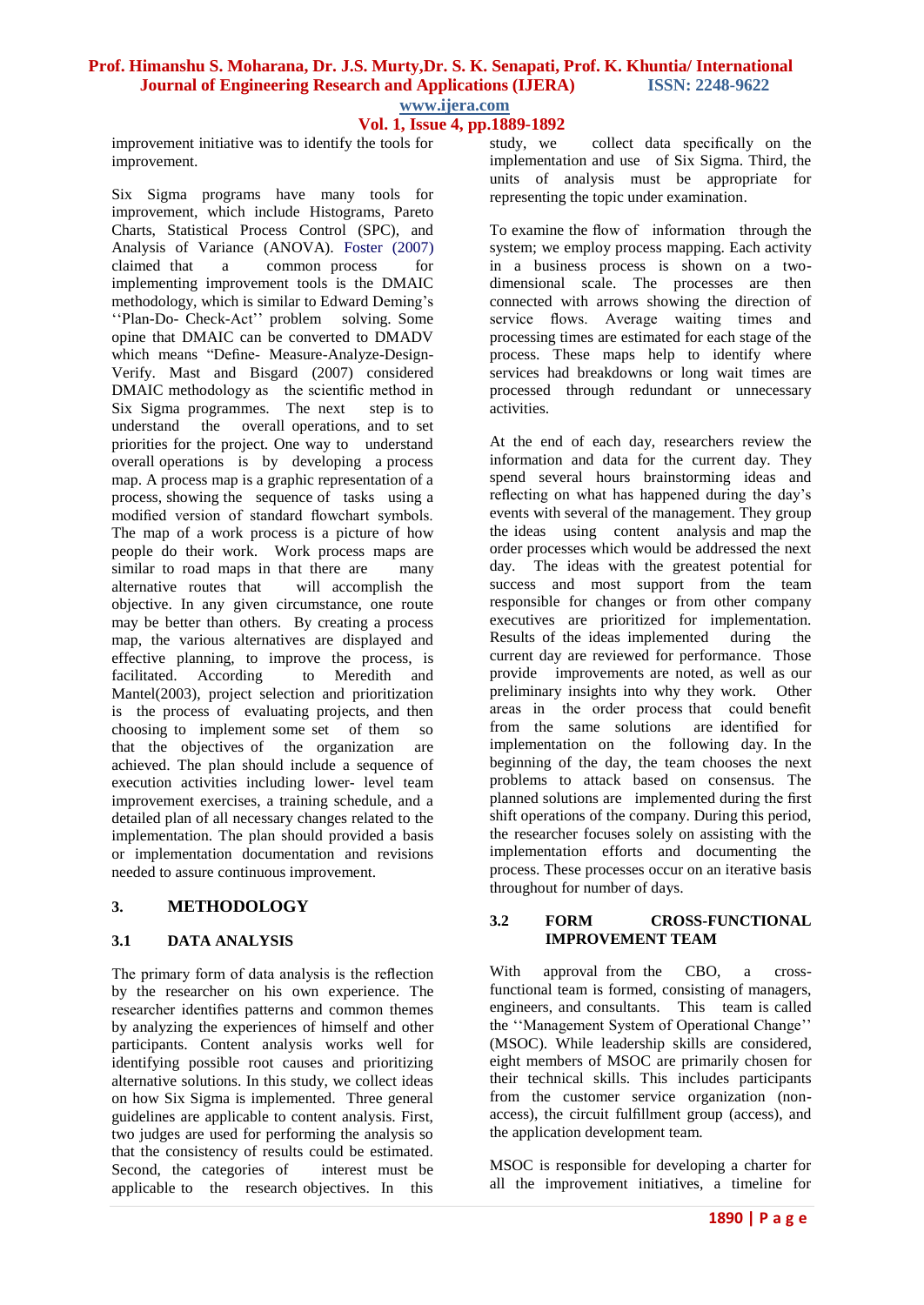### **Prof. Himanshu S. Moharana, Dr. J.S. Murty,Dr. S. K. Senapati, Prof. K. Khuntia/ International Journal of Engineering Research and Applications (IJERA) ISSN: 2248-9622 www.ijera.com**

# **Vol. 1, Issue 4, pp.1889-1892**

carrying out the implementation, and a budget to support the changes. MSOC is also responsible for analyzing the existing process, planning the change with active participation from all active participation from all departments, implementing the change in process, establishing performance matrices, and following up the effects on performance. MSOC begins with analysis by interviewing personnel (customers, engineers, and technicians) from different departments in existing process and by examining customer complaint reports, cost reports, etc. MSOC's initial assessment is that the deteriorating performance is due to variation in the process and/or many wasteful activities at each stage of the existing process. The company is determined to find a long-term solution that would improve their operations and satisfy their customers. The main objectives are to improve customer service by eliminating waste from the existing process. improvement ideas, such as Lean and Theory of Constraints principles which are included to enrich the training programmes. To reinforce understanding among managers, engineers, and associates in the application of DMAIC methodology, we have to develop examples of DMAIC applications, and supervise many sessions where the managers and the workers work on the methodology to reduce variation or waste from the process.

### **3.3 DEVELOP DETAILED IMPLEMENTATION PLAN**

Using the implementation priority, a detailed implementation plan consisting of major activities<br>is developed. First, each department is is developed. First, each department is designated to setup a lower level improvement team from the department. After meeting and discussing with the supervisor, a team (6–8 engineers and associates) of shop workers (and/or process owners) is established to carry out the implementation. The entire company is to be divided into a number say as 30 teams (varies with the industry-strength). Second, once teams are identified, the next step is to select supervisors or champions for managing the teams during implementation. MSOC spends inordinate amounts of time selecting supervisors and champions. MSOC should believe that the success of the implementation is dependent on the champions and their ability to manage the teams. While technical skills of champions are required, their human skills are more important for this role. They come with varying levels of experience (5–25 years), professional qualifications. Following many days of deliberations, MSOC selects 10 champions or supervisors to manage 30 teams (average three teams per champion). After establishing communication protocol with MSOC, the champions or supervisors are responsible for implementing Six Sigma programmes with the teams. Third, teams are formed to become completely familiar with the department and its operations. Each team responsible for obtaining the latest department functional flow drawings, the department's scope or boundaries (where it begins and where it ends), and information flow throughout the department. These teams would work through the process and observe information flow and the use of various sub-systems and tools. Fourth, once a ''good'' understanding of a department and its operations are developed, we need to verbalize the possible problem statement. Fifth, a room is secured for meeting, invitations are sent to management to attend the event, and suggestion boxes are set up near the department. A room is secured close to the target department in order that engineers and associates meet frequently and openly discuss ways for improvement of the process. Sixth, as we know people learn differently (some learn better with text and others learn better with visuals), the training is delivered by MSOC in an interactive manner using presentation of slides with audio and video enhancements.

The team should be aware that in the past, many improvement initiatives had failed, not because the programmes were flawed, but because the company did not identify improvement champions and failed to communicate with the shop floor employees. In other words, there was no general agreement on what to do, which program to use, no adequate training, no communication of what is to be done, no development of trust between workers and managers, and no visual support of top management. The MSOC resolves these critical problems to prepare the company for the changes. For example, MSOC knows that the workers do not trust the management's commitment and are not interested in participating and giving their honest responses (or suggestions) to improve the process. Over four/five weeks, MSOC holds a series of formal and informal meetings with workers from different departments. During the last week of the meetings, MSOC provides a week-long training session on process excellence through Six Sigma. By the time they must have completed their training programme, MSOC and workers meet several times. Top managers are involved at every stage and exhibit visual commitment to the effort. Managers answer associate's questions openly and honestly and solicit suggestions to improve the process. After several weeks, MSOC and the workers freely exchange ideas and work with greater cohesiveness.

### **3.4 IMPLEMENT, DOCUMENT, AND REVISE**